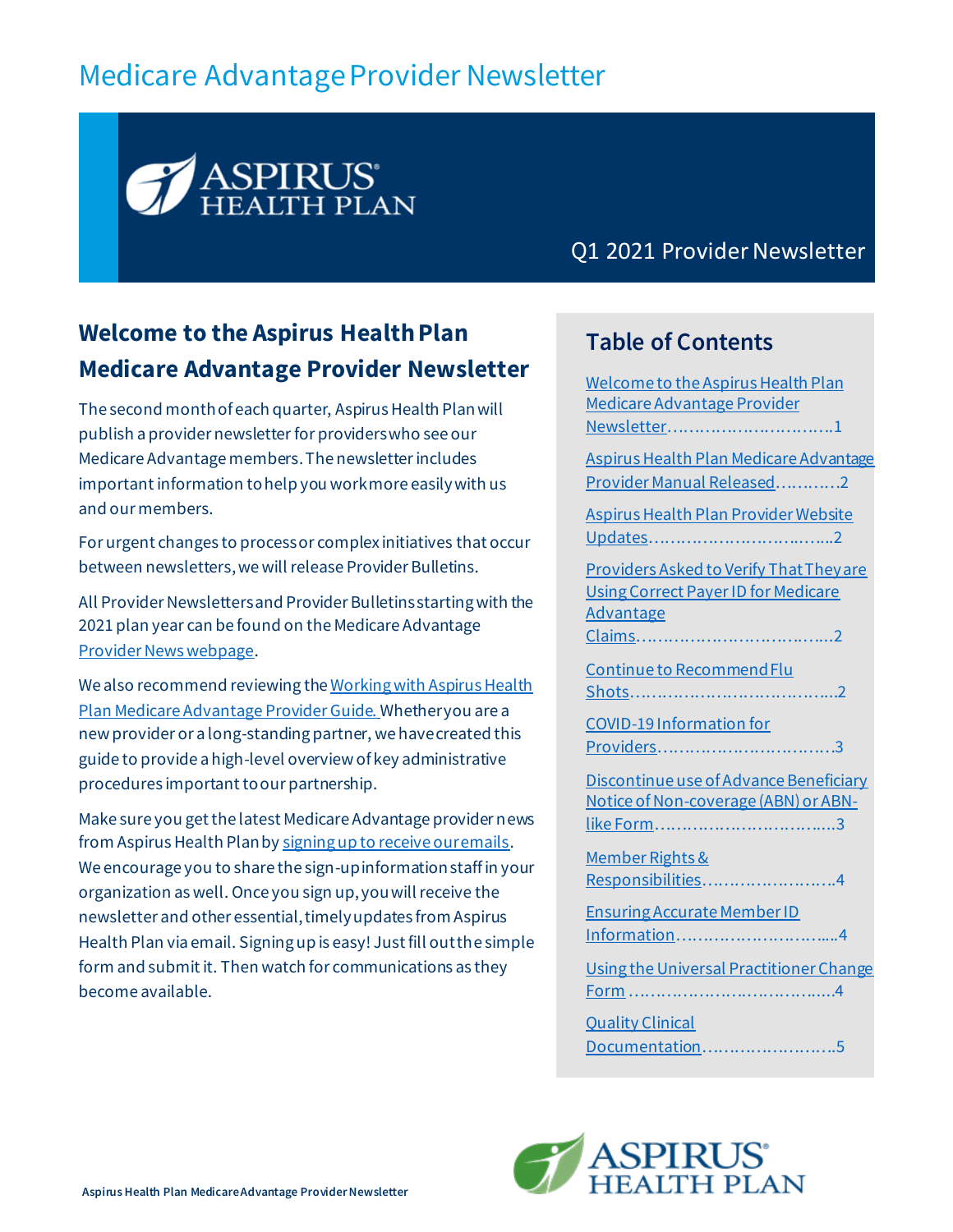### <span id="page-1-0"></span>**Aspirus Health Plan Medicare Advantage Provider Manual Released**

Aspirus Health Plan's Medicare Advantage Provider Manual is now available for reference on the Aspirus Health Plan provider website [\(https://www.aspirushealthplan.com/medicare/providers/](https://www.aspirushealthplan.com/medicare/providers/)). The Provider Manual contains current business practices and critical information that providers need to effectively work with Aspirus Health Plan and our Medicare Advantage members. It is important that providers reference it regularly for upto-date content. Use the Provider Manual as your source of truth when doing business with Aspirus Health Plan.

Our goal is to provide clear and transparent guidance and support, so you can focus on delivering the best care and experience to your patients, our members. The latest version of the Provider Manual is available on our website by clicking "Provider Manual" on the [provider homepage](https://www.aspirushealthplan.com/medicare/providers/)  [\(https://www.aspirushealthplan.com/medicare/providers/\)](https://www.aspirushealthplan.com/medicare/providers/).

#### <span id="page-1-1"></span>**Aspirus Health Plan Provider Website Updates**

New information is continually being added to the Medicare Advantag[e provider website](https://www.aspirushealthplan.com/medicare/providers/) [\(https://www.aspirushealthplan.com/medicare/providers/](https://www.aspirushealthplan.com/medicare/providers/)). Please reference our website to quickly find important information needed to effectively work with Aspirus Health Plan; such as news, authorization grids, manuals, required forms and other resources for health care professionals who provide care to Aspirus Health Plan Medicare Advantage members.

# <span id="page-1-2"></span>**Providers Asked to Verify That They are Using Correct Payer ID for Medicare Advantage Claims**

The Aspirus Health Plan Medicare Advantage plans Payer ID is (effective Jan. 1, 2021) **36483**for claims submissions. Providers are responsible for confirming with their clearinghouse that the correct payer ID is being used to submit claims to Aspirus Health Plan. If you have questions about Electronic Data Interchange (EDI) transactions, please emai[l EDIsupportMA@aspirushealthplan.com.](mailto:EDIsupportMA@aspirushealthplan.com.)

# <span id="page-1-3"></span>**Continue to Recommend Flu Shots**

It's not too late for Aspirus Health Plan members to get their flu shots. One of the easiest and most effective ways of preventing the flu is by getting an annual flu vaccine. Recommendations from health care providers can greatly impact a patient's decision to get vaccinated against seasonal influenza. Please encourage your patients who are members to protect themselves and their families by getting an annual flu vaccine.

Aspirus Health Plan makes it easy for members by allowing them to receive their free flu vaccine in various locations, including their doctor's office or other participating providers/pharmacies in our network. In addition, it is recommended that members age 65 or older receive a pneumococcal vaccine.

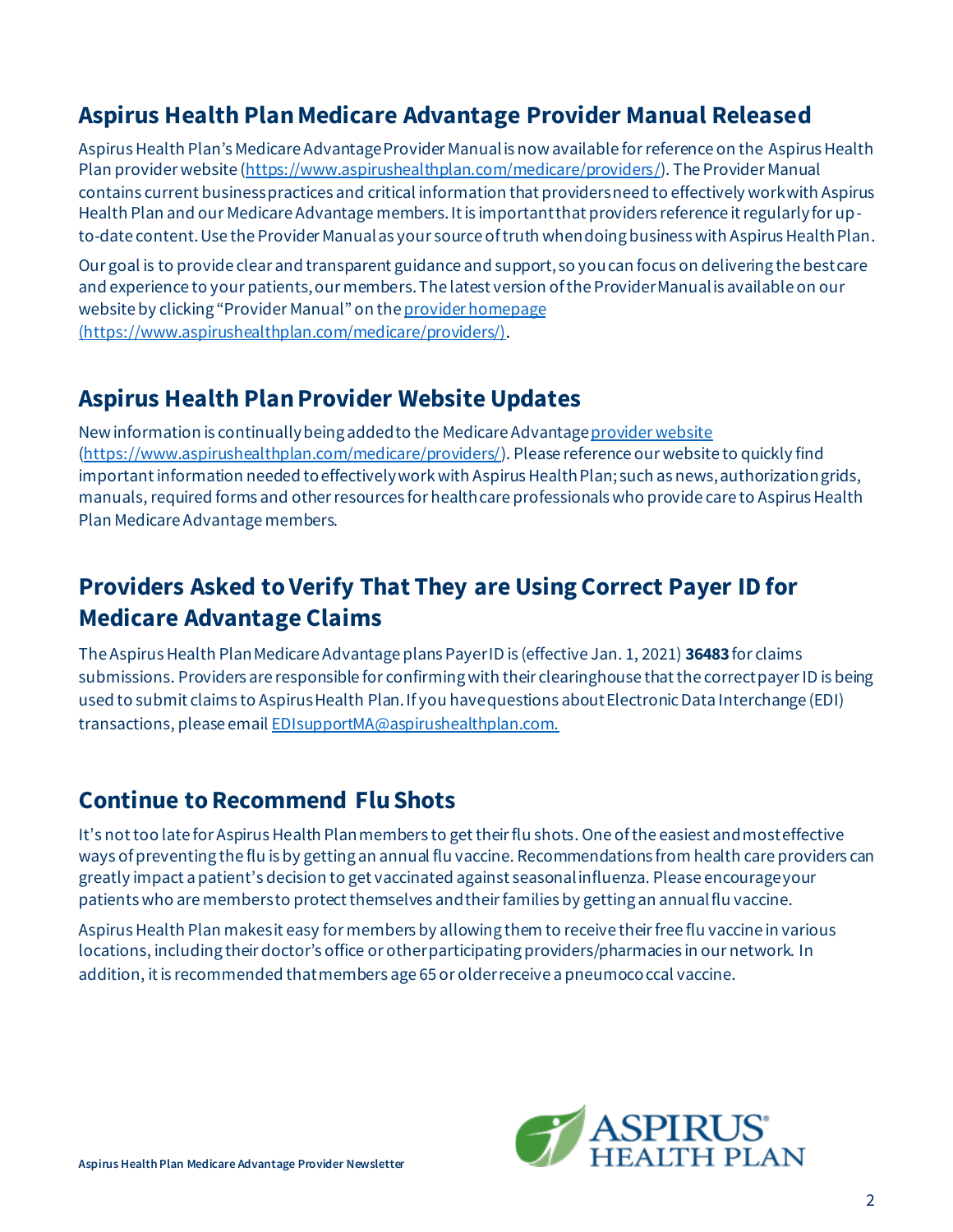# <span id="page-2-0"></span>**COVID-19 Information for Providers**

Aspirus Health Plan is committed to protect our members and the community from the spread of coronavirus (COVID-19). The COVID-19 situation is changing quickly, and we are monitoring changes closely.

To assist our provider partners in navigating this changing situation, Aspirus Health Planhas created twoonline resources:

- [COVID-19 Information for Medicare Advantage](https://www.aspirushealthplan.com/medicare/wp-content/uploads/provider/documents/COVIDInfoProviders_MASTER_ASP.pdf) Providers
- [COVID-19 Frequently Asked Questions](https://www.aspirus.org/covid19-faqs) and CDC Resources for Aspirus Health Plan Members

Aspirus Health Plan will update these sites with additional information as it becomes available. We recommend visiting the sites regularly for the latest information.

### <span id="page-2-1"></span>**Discontinue use of Advance Beneficiary Notice of Non-coverage**

#### **(ABN) or an ABN-like form**

An Advance Beneficiary Notice of Non-coverage (ABN)—or an ABN-like form—is a written notice only for Original Medicare beneficiaries. Please discontinue use of this form immediately.

This discontinuation applies to all Aspirus Health Plan Medicare Advantage products.

In accordance with instructions received from the Centers for Medicare & Medicaid Services (CMS), the ABN or an ABN-like form cannot be used for Medicare Advantage members. (See CMS bulletin dated May 5, 2014, titled "Improper Use of Advance Notices of Non-coverage."

<https://www.atriohp.com/documents/Providers/Improper-Use-of-Advance-Notices-of-Non-coverage.pdf>)

CMS requires that Medicare Advantage Plans inform members if a service is covered. Providers should call Aspirus Health Plan's Provider Assistance Center at 715-631-7412 or 1-855-931-4851 toll free,to determine if a service is covered. If the Provider Assistance Centerrepresentative is unable to determine if a service would be covered, or if you have reason to know or are uncertain of coverage, you have the option to request a preservice determination. For your convenience, Aspirus Health Plan has pre-service determination request forms located within the [provider website](https://www.aspirushealthplan.com/medicare/providers/). Additional information regarding Aspirus Health Plan's pre-service determination and authorization requirements can be found in the [Provider Manual](https://www.aspirushealthplan.com/medicare/wp-content/uploads/provider/ahp-provider-manual/AspirusHealthPlanMedicareAdvantagePlansProviderManual.pdf).

In order for a provider to hold a member financially responsible for services that are not clearly excl uded in the member's Evidence of Coverage (EOC), a pre-service determination must be obtained from Aspirus Health Plan prior to rendering. The member must be fully informed in advance of the health plan's determination and given their appeal rights.

A pre-service determination is not required to bill a member when the member's Evidence of Coverage is clear that a service is never covered and is listed as an exclusion. Examples include LASIK surgery, home delivered meals or housekeeping.

If you have further questions, please call Aspirus Health Plan's Provider Assistance Center at 715 631-7412 or 1- 855-931-4851 toll free.

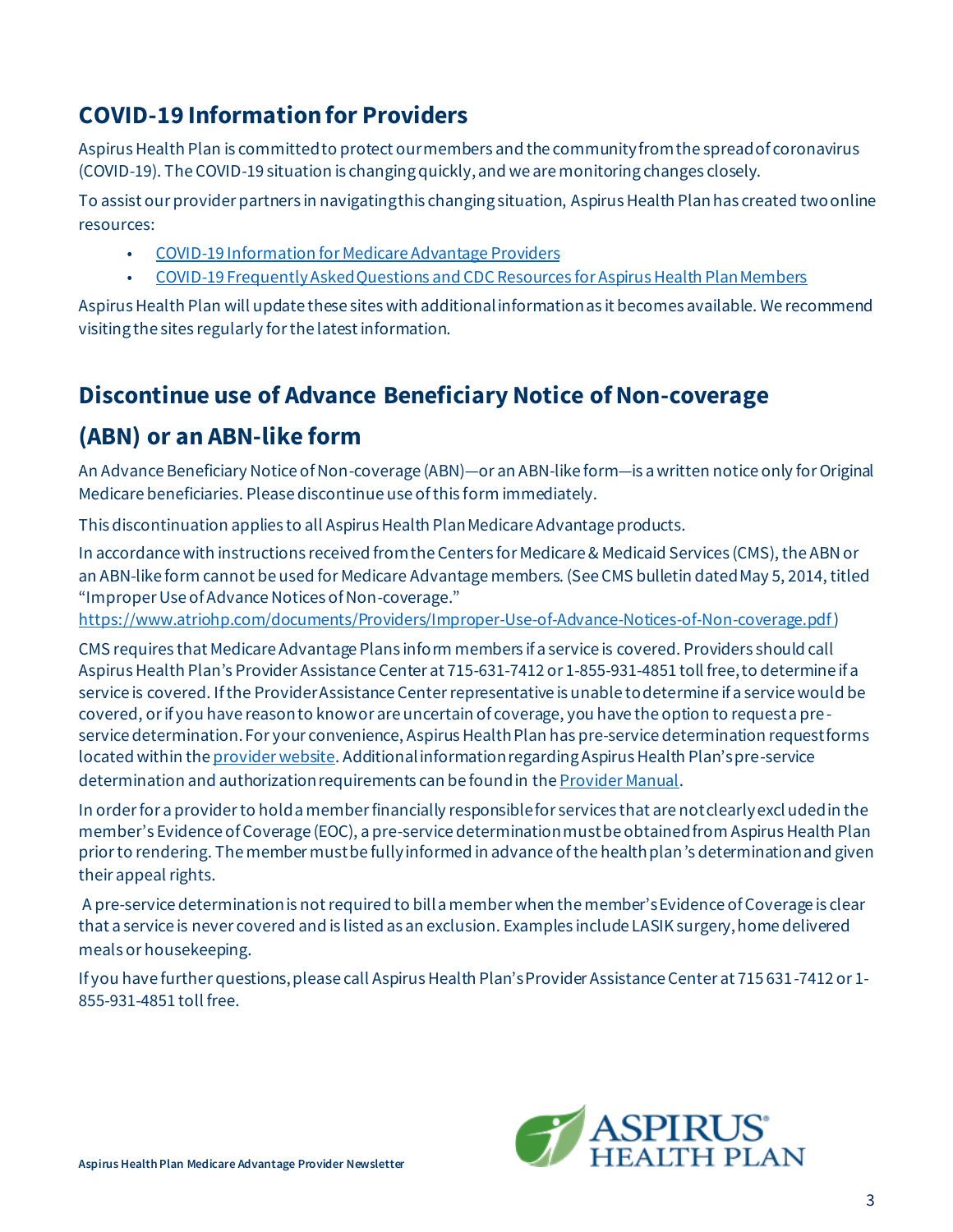# <span id="page-3-0"></span>**Member Rights and Responsibilities**

Aspirus Health Plan takes member rights and responsibilities seriously. Members and providers can access these rights and responsibilities in the member's Evidence of Coverage or Member Contract, or in the Member Rights and Responsibilities section of th[e Aspirus Health Plan Provider Manual.](https://www.aspirushealthplan.com/medicare/wp-content/uploads/provider/ahp-provider-manual/AspirusHealthPlanMedicareAdvantagePlansProviderManual.pdf)

- Find the Evidence of Coverage by Medicare Advantage health plan on the Member Resources page of the Aspirus Health Plan website.
- Find the current Aspirus Health Plan Provider Manualon the [provider website](https://www.aspirushealthplan.com/medicare/providers/).

#### <span id="page-3-1"></span>**Ensuring Accurate Member ID Information**

Accurate Member Information is key to smoother claim submission. Providers should ask for a current member insurance card each time a member presents for services. This lets you update information in your electronic records system, which can reduce rejected claim submissions or delayed claims processing. The Aspirus Health Plan member ID number should be submitted on the claim exactly as provided. No digits should be added or excluded. Please note that all Aspirus Health Planmembers have their own unique member ID numbers.

Maintaining current insurance information for members is imperative to successful and timely claims processing. Wrong member information can cause suspected fraudulent claims investigations and HIPAA violations, so please remember to verify that the information on the claim submission matches the information of the member receiving the service (name, member ID#, birth date, address, etc.).

### <span id="page-3-2"></span>**Using the Universal Practitioner Change Form**

The Universal Practitioner Change Form is provided for contracted providers to communicate changes to practitioner information. This form can be found on the Aspirus Health Plan Medicare Advantage provider [website](https://www.aspirushealthplan.com/medicare/providers/) on the *Our Network* page. Just select the drawer labeled *Update Demographic Information* to locate the form. Once completed, the form may be emailed to credentialing MA@aspirushealthplan.com. The changes will be updated in Aspirus Health Plan systems within 30 days of the receipt of a fully completed form. Once the systems have been updated, Aspirus Medicare Advantage Credentialing will send notification that the requested change has been completed.

Th[e Universal Practitioner Change Form](https://www.aspirushealthplan.com/medicare/wp-content/uploads/provider/network/UniformPracChangeForm_ASP.pdf) can be used whenever you need to make changes to practitioner demographic information under the following scenarios:

- Add a currently credentialed practitioner to existing provider group sites/NPIs.
- Remove a practitioner from provider group sites/NPIs.
- Communicate a Practitioner Name Change (the new name must reflect on their license, or updates will not occur).
- A practitioner has obtained a new licensure type that is in scope for Medicare.
	- o For example, a practitioner was a licensed Nurse Practitioner and has since become licensed as a Physician Assistant.
- A practitioner was previously working at a primary care location and has since become a Hospitalist.

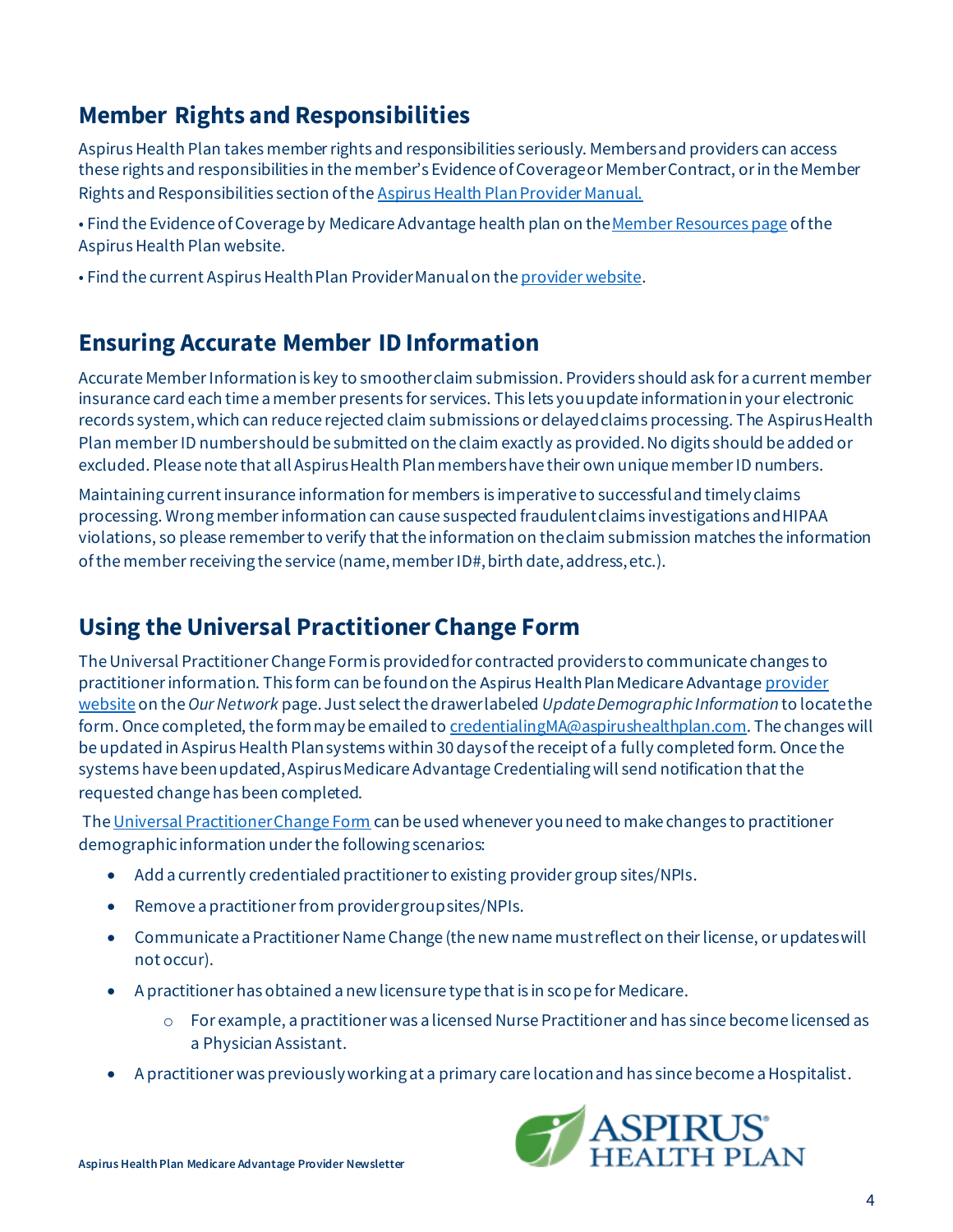• Practitioners have obtained a new license in a new state of practice within the Aspirus Health Plan service area.

This form may **not** be used to:

- Credential a practitioner--An application must be submitted for credentialing any new practitioner joining a contracted group that does not have current credentialing with Aspirus MA Health Plan.
- Add a new provider group/facility site location to your contract.
- Request or Terminate a contract.

# <span id="page-4-0"></span>**Quality Clinical Documentation**

Medical record documentation should provide the recording of your patient's medical conditions, progressions and management. It should be a complete reflection of the patient's overall health status profile instead of just a record of episodic issues. Document all conditions that were monitored, evaluated, assessed or treated during face-to-face visits.

Coding rules and health care regulations change on a continual basis, but quality documentation remains the solid foundation to support these changing needs. Don't let your documentation become extinct, take a moment to accurately reflect your patients' health and your management. This not only supports claims but ensures that your patients are receiving the appropriate care.

| <b>Diagnosing</b>      | Take an extra moment to scroll through the listing to select the most                                                                                                                                                                   |
|------------------------|-----------------------------------------------------------------------------------------------------------------------------------------------------------------------------------------------------------------------------------------|
| from a drop-           | appropriate diagnostic wording to accurately reflect the patient's condition.                                                                                                                                                           |
| down list              |                                                                                                                                                                                                                                         |
| <b>Problem list</b>    | Make sure the list is accurate and represents the specificity needed to reflect the                                                                                                                                                     |
|                        | patient's current condition(s).                                                                                                                                                                                                         |
| <b>Limiting the</b>    | There is truly no limit to the number of conditions that you can document, even                                                                                                                                                         |
| number of              | if there is a limit to the number listed on a claim. Document not only the main                                                                                                                                                         |
| diagnoses              | reason for the visit but all conditions that were evaluated, assessed, monitored                                                                                                                                                        |
|                        | or taken into consideration when treating the patient at the visit.                                                                                                                                                                     |
| <b>Medical History</b> | A patient's history can have significant impact on their medical management.<br>Make sure you reflect conditions in their current status. Often historical<br>conditions are documented and coded as current conditions and vice versa. |
| <b>Chronic</b>         | Document all chronic conditions that are affecting the current care to the                                                                                                                                                              |
| <b>Conditions</b>      | highest level of specificity. There are times when a chronic condition exists<br>silently with no current medical needs. This doesn't mean that the condition is<br>resolved and needs minimally a yearly assessment.                   |
| <b>Medications</b>     | Document any medication(s) that a patient is on that you are managing or is<br>impacting your management of the patient.                                                                                                                |

Improve the quality of your clinical documentation by keeping these tips in mind when documenting medical records: